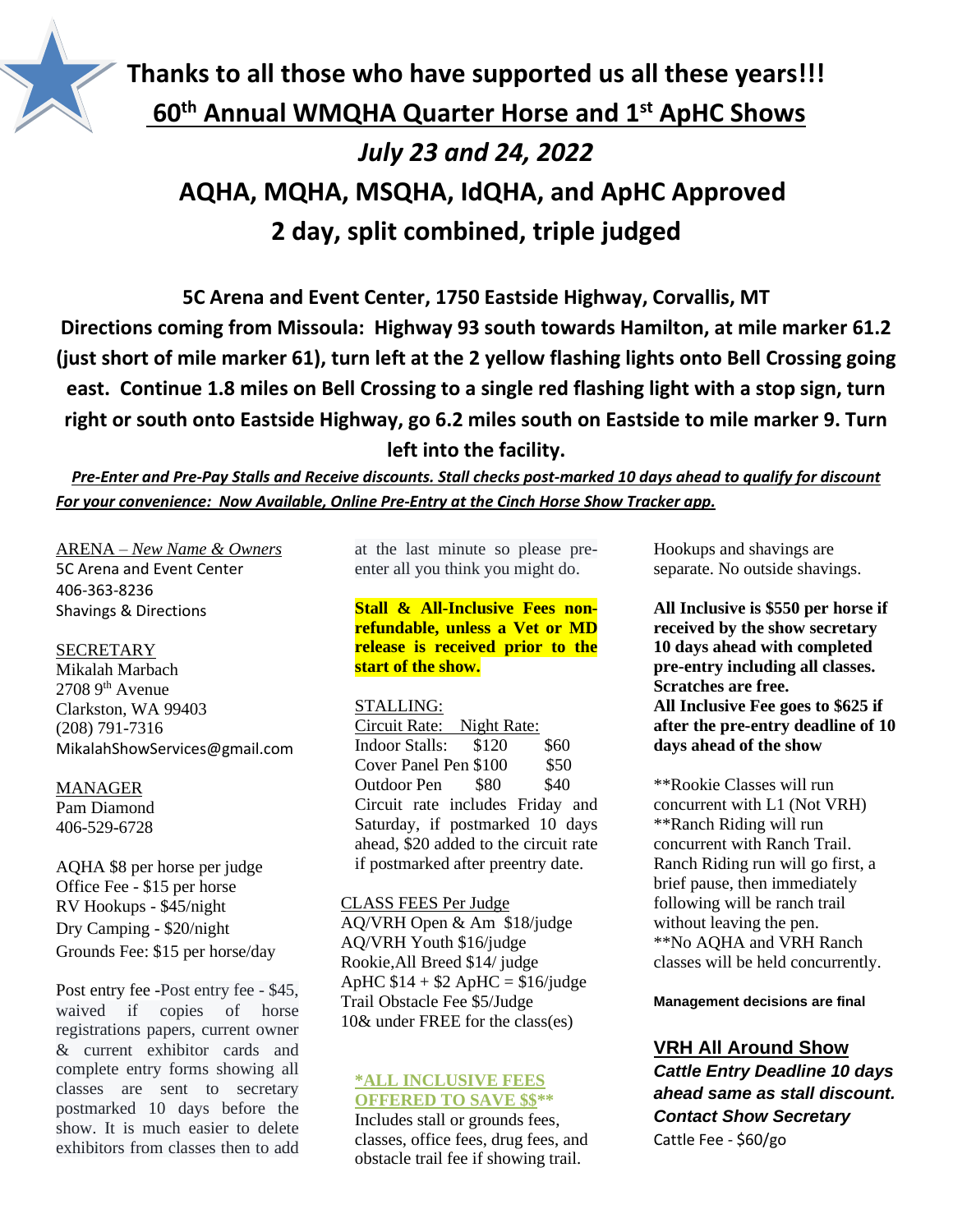## **Saturday at 7 am**

## **AQHA Cow Horse, Boxing, VRH**

- 1. AQHA Junior Cow Horse
- 2. AQHA Senior Cow Horse
- 3. AQHA Amateur Cow Horse
- 4. AQHA Youth Boxing
- 5. AQHA Amateur Boxing
	- 6. VRH Junior Ranch Reining
	- 7. VRH Junior Cow Work
	- 8. VRH Senior Ranch Reining
	- 9. VRH Senior Cow Work
	- 10. VRH Cowboy Ranch Reining
	- 11. VRH Cowboy Cow Work
	- 12. VRH Amateur Ranch Reining
	- 13. VRH Amateur Cow Work
	- 14. VRH Youth Ranch Reining
	- 15. VRH Youth Cow Work
	- 16. VRH Limited Am Ranch Reining
	- 17. VRH Limited Am Cow Work
	- 18. VRH Limited Yth Ranch Reining
	- 19. VRH Limited Youth Cow Work
	- 20. VRH Rookie Am Ranch Reining
	- 21. VRH Rookie Am Cow Work
	- 22. VRH Rookie Yth Ranch Reining
	- 23. VRH Rookie Yth Cow Work

#### **ApHC Cattle Classes**

- 24. Open Working Cow Horse Jr
- 25. Open Working Cow Horse Sr
- 26. Non Pro Working Cow Horse
- 27. Non Pro Boxing 19 & Over
- 28. Youth Boxing 18 & Under

### **VRH Ranch Conformation**

- 29. VRH Junior Ranch Conf
- 30. VRH Senior Ranch Conf
- 31. VRH Cowboy Ranch Conf
- 32. VRH Amateur Ranch Conf
- 33. VRH Youth Ranch Conf
- 34. VRH Limited Amt Ranch Conf
- 35. VRH Limited Youth Ranch Conf
- 36. VRH Rookie Amt Ranch Conf
- 37. VRH Rookie Youth Ranch Conf

## **OAB Showmanship**

- 38. Open All breed 10&U SMS
- 39. Open All Breed All Ages SMS

## **ApHC Showmanship**

- 40. NonPro SMS 41. Youth SMS
- 

## **AQHA Showmanship**

- 42. Rookie Youth SMS\*\* 43. L1 Youth SMS
- 44. Youth SMS
- 45. Rookie Amateur SMS\*\*
- 46. Level 1 Amateur SMS
- 47. Amateur Select SMS
- 48. Amateur SMS
- **ApHC Halter**

49. Yearling Lunge Line Open

95. L1 Am Perf Mares 96. Amateur 2 & Un Mares 97. Amateur 3 & Over Mares 98. Amateur Perf Mares

99. Open 2 & Und Mares 100. Open 3 & Over Mares 101. Open Perf Halter Mares *Open Grand & Reserve* 102. L1 Yth 2 & U Mares 103. L1 Yth 3 & O Mares 104. L1 Yth Perf Mares 105. Youth Mares 2 & U 106. Youth Mares 3 & O 107. Youth Perf Halter Mares

108. Open Leadline **ApHC Western Pleasure** 109. Leadline 6 & U 110. Open Junior WP 111. Open Senior WP 112. NonPro WT WP 113. NonPro WP 19 & Over

114. Masters WP 115. Youth 18U WP **AQHA Western Pleasure** 116. Level 1 (Green) WP 117. Level 1 Yth WT WP 118. Rookie Youth WP \*\* 119. Level 1 Youth WP

120. Youth WP 121. Junior WP

122. Level 1 Am WT WP 123. Rookie Amateur WP \*\* 124. Level 1 Amateur WP 125. Amateur Select WP 126. Amateur WP 127. Senior Horse WP **OAB Western Pleasure** 128. Open All Breeds W/T WP 129. Open All Breeds WP 130. Open 10 & Under W/T WP

**OAB Horsemanship** 131. 10 & Under W/T HMS 132. Open All Breeds W/T HMS 133. Open All Breeds HMS **ApHC Horsemanship** 134. NonPro WT

136. Masters HMS 137. Youth 18U HMS **AQHA Horsemanship** 138. Level 1 Yth WT HMS 139. Rookie Youth HMS \*\* 140. Level 1 Youth HMS

135. NonPro HMS 19 & Over

*Am Grand & Reserve (no L1)*

*Youth Grand & Reserve (no L1)*

- 50. Yearling Lunge Line NonPro
- 51. Heritage Open
- 52. Stallions Hunter in Hand
- 53. Non Pro Stallion Hunter in Hand
- 54. Geldings Hunter in Hand
- 55. Non Pro Geldings Hunter in Hand
- 56. Mares Hunter in Hand
- 57. Non Pro Mares Hunter in Hand
- 58. ApHC Most Colorful
- 59. NonPro Most Colorful
- 60. FPD All Age, All Sex
- 61. NonPro All Age Stallions
- 62. Open Junior Stallions
- 63. Open Senior Stallions *Open Grand & Reserve*
- 64. Youth Geldings All Ages 18U
- 65. NonPro All Age Geldings
- 66. Open Junior Geldings
- 67. Open Senior Geldings *Open Grand & Reserve*
- 68. Youth All Age Mares 18U
- 69. NonPro All Age Mares
- 70. Open Junior Mares
- 71. Open Senior Mares *Open Grand & Reserve*

#### **AQHA Halter**

- 72. Am 2 & Und Stallions
- 73. Am 3 & Over Stallions
- 74. Am Perf Halter Stallions *Am Grand & Reserve*
- 75. Open 2 Year & U Stallions
- 76. Open 3 Year & O Stallions
- 77. Open Perf Halter Stallions
- *Open Grand & Reserve*
- 78. L1 Am 2 & U Geldings
- 79. L1 Am 3 & O Geldings
- 80. L1 Am Perf Geldings
- 81. Am 2 & U Geldings
- 82. Am 3 & O Geldings
- 83. Am Perf Halter Geldings *Am Grand & Reserve (no L1)*
- 84. Open 2 Year & U Geldings
- 85. Open 3 Year & O Geldings
- 86. Open Perf Halter Geldings *Open Grand & Reserve* 87. L1 Yth 2 & U Geldings
- 88. L1 Yth 3 & O Geldings
- 89. L1 Yth Perf Geldings
- 90. Yth 2 & U Geldings
- 91. Yth 3 & O Geldings

94. L1 Am 3 & O Mares

92. Youth Perf Geldings *Youth Grand & Reserve (no L1)* 93. L1 Am 2 & U Mares